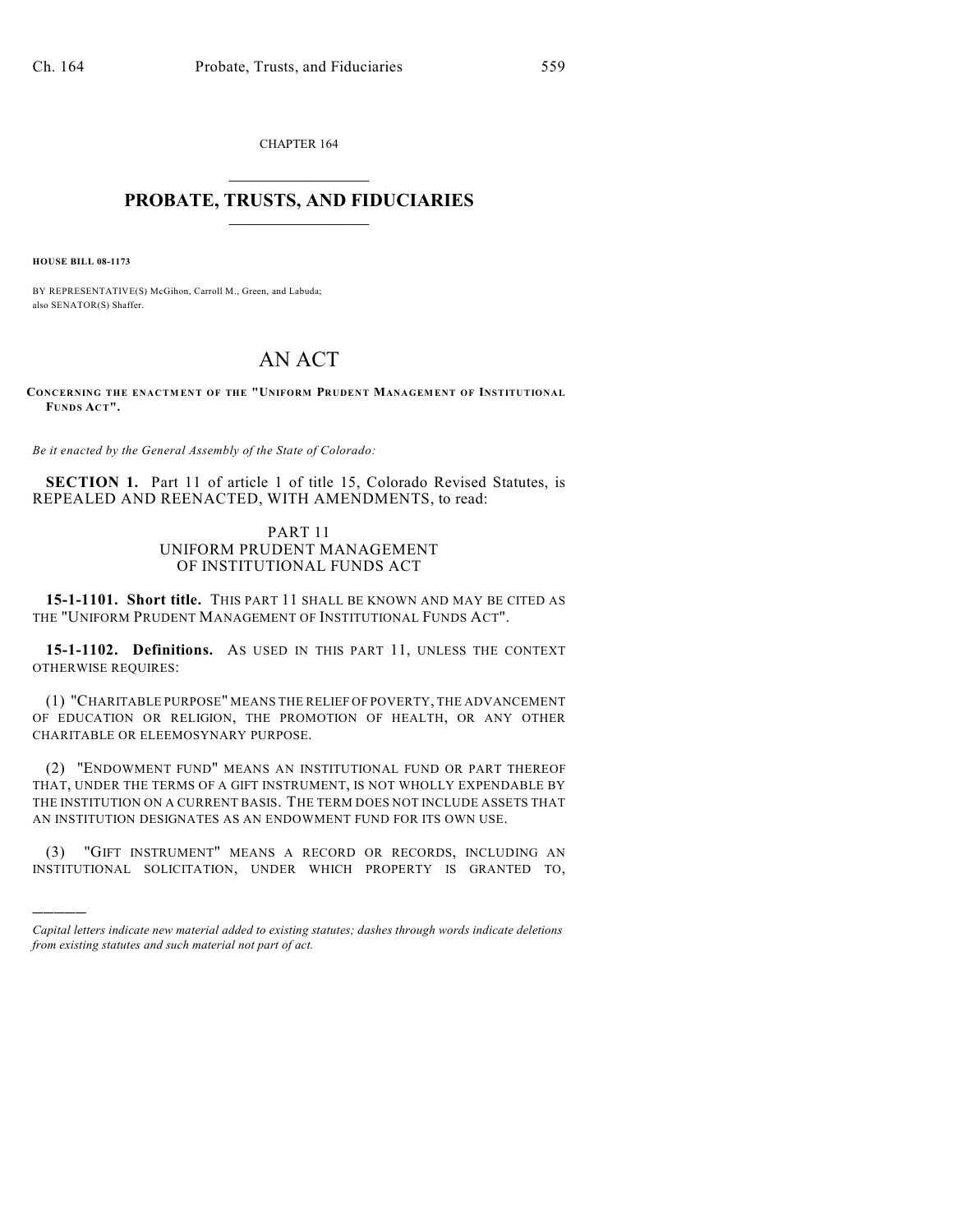TRANSFERRED TO, OR HELD BY AN INSTITUTION AS AN INSTITUTIONAL FUND.

(4) "INSTITUTION" MEANS:

(A) A PERSON, OTHER THAN AN INDIVIDUAL, ORGANIZED AND OPERATED EXCLUSIVELY FOR CHARITABLE PURPOSES;

(B) A GOVERNMENT OR GOVERNMENTAL SUBDIVISION, AGENCY, OR INSTRUMENTALITY, TO THE EXTENT THAT IT HOLDS FUNDS EXCLUSIVELY FOR A CHARITABLE PURPOSE; OR

(C) A TRUST THAT HAD BOTH CHARITABLE AND NONCHARITABLE INTERESTS, AFTER ALL NONCHARITABLE INTERESTS HAVE TERMINATED.

(5) "INSTITUTIONAL FUND" MEANS A FUND HELD BY AN INSTITUTION EXCLUSIVELY FOR CHARITABLE PURPOSES. THE TERM DOES NOT INCLUDE FUNDS HELD BY THE PUBLIC EMPLOYEES' RETIREMENT ASSOCIATION CREATED BY ARTICLE 51 OF TITLE 24, C.R.S., OR FUNDS HELD BY A SCHOOL DISTRICT RETIREMENT SYSTEM ESTABLISHED PURSUANT TO PART 2 OF ARTICLE 64 OF TITLE 22, C.R.S., OR:

(A) PROGRAM-RELATED ASSETS;

(B) A FUND HELD FOR AN INSTITUTION BY A TRUSTEE THAT IS NOT AN INSTITUTION; OR

(C) A FUND IN WHICH A BENEFICIARY THAT IS NOT AN INSTITUTION HAS AN INTEREST, OTHER THAN AN INTEREST THAT COULD ARISE UPON VIOLATION OR FAILURE OF THE PURPOSES OF THE FUND.

(6) "PERSON" MEANS AN INDIVIDUAL, CORPORATION, BUSINESS TRUST, ESTATE, TRUST, PARTNERSHIP, LIMITED LIABILITY COMPANY, ASSOCIATION, JOINT VENTURE, PUBLIC CORPORATION, GOVERNMENT OR GOVERNMENTAL SUBDIVISION, AGENCY, OR INSTRUMENTALITY, OR ANY OTHER LEGAL OR COMMERCIAL ENTITY.

(7) "PROGRAM-RELATED ASSET" MEANS AN ASSET HELD BY AN INSTITUTION PRIMARILY TO ACCOMPLISH A CHARITABLE PURPOSE OF THE INSTITUTION AND NOT PRIMARILY FOR INVESTMENT.

(8) "RECORD" MEANS INFORMATION THAT IS INSCRIBED ON A TANGIBLE MEDIUM OR THAT IS STORED IN AN ELECTRONIC OR OTHER MEDIUM AND IS RETRIEVABLE IN PERCEIVABLE FORM.

**15-1-1103. Standard of conduct in managing and investing institutional** fund. (a) SUBJECT TO THE INTENT OF A DONOR EXPRESSED IN A GIFT INSTRUMENT, AN INSTITUTION, IN MANAGING AND INVESTING AN INSTITUTIONAL FUND, SHALL CONSIDER THE CHARITABLE PURPOSES OF THE INSTITUTION AND THE PURPOSES OF THE INSTITUTIONAL FUND.

(b) IN ADDITION TO COMPLYING WITH THE DUTY OF LOYALTY IMPOSED BY LAW OTHER THAN THIS PART 11, EACH PERSON RESPONSIBLE FOR MANAGING AND INVESTING AN INSTITUTIONAL FUND SHALL MANAGE AND INVEST THE INSTITUTIONAL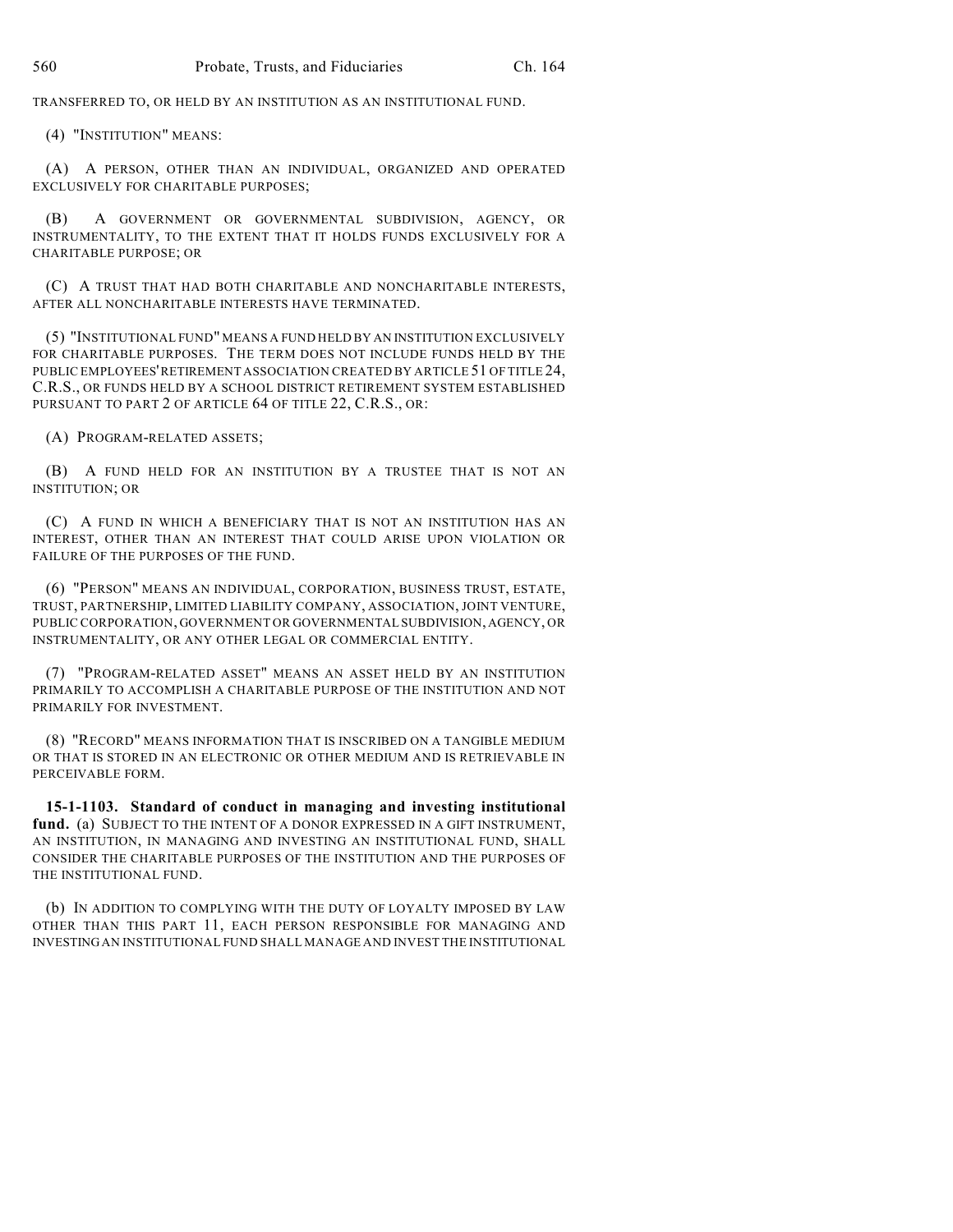FUND IN GOOD FAITH AND WITH THE CARE AN ORDINARILY PRUDENT PERSON IN A LIKE POSITION WOULD EXERCISE UNDER SIMILAR CIRCUMSTANCES.

(c) IN MANAGING AND INVESTING AN INSTITUTIONAL FUND, AN INSTITUTION:

(1) MAY INCUR ONLY COSTS THAT ARE APPROPRIATE AND REASONABLE IN RELATION TO THE ASSETS, THE PURPOSES OF THE INSTITUTION, AND THE SKILLS AVAILABLE TO THE INSTITUTION; AND

(2) SHALL MAKE A REASONABLE EFFORT TO VERIFY FACTS RELEVANT TO THE MANAGEMENT AND INVESTMENT OF THE INSTITUTIONAL FUND.

(d) AN INSTITUTION MAY POOL TWO OR MORE INSTITUTIONAL FUNDS FOR PURPOSES OF MANAGEMENT AND INVESTMENT.

(e) EXCEPT AS OTHERWISE PROVIDED BY A GIFT INSTRUMENT, THE FOLLOWING RULES APPLY:

(1) IN MANAGING AND INVESTING AN INSTITUTIONAL FUND, THE FOLLOWING FACTORS, IF RELEVANT, MUST BE CONSIDERED:

(A) GENERAL ECONOMIC CONDITIONS;

(B) THE POSSIBLE EFFECT OF INFLATION OR DEFLATION;

(C) THE EXPECTED TAX CONSEQUENCES, IF ANY, OF INVESTMENT DECISIONS OR STRATEGIES;

(D) THE ROLE THAT EACH INVESTMENT OR COURSE OF ACTION PLAYS WITHIN THE OVERALL INVESTMENT PORTFOLIO OF THE INSTITUTIONAL FUND;

(E) THE EXPECTED TOTAL RETURN FROM INCOME AND THE APPRECIATION OF INVESTMENTS;

(F) OTHER RESOURCES OF THE INSTITUTION;

(G) THE NEEDS OF THE INSTITUTION AND THE INSTITUTIONAL FUND TO MAKE DISTRIBUTIONS AND TO PRESERVE CAPITAL; AND

(H) AN ASSET'S SPECIAL RELATIONSHIP OR SPECIAL VALUE, IF ANY, TO THE CHARITABLE PURPOSES OF THE INSTITUTION.

(2) MANAGEMENT AND INVESTMENT DECISIONS ABOUT AN INDIVIDUAL ASSET MUST BE MADE NOT IN ISOLATION BUT RATHER IN THE CONTEXT OF THE INSTITUTIONAL FUND'S PORTFOLIO OF INVESTMENTS AS A WHOLE AND AS A PART OF AN OVERALL INVESTMENT STRATEGY HAVING RISK AND RETURN OBJECTIVES REASONABLY SUITED TO THE INSTITUTIONAL FUND AND TO THE INSTITUTION.

(3) EXCEPT AS OTHERWISE PROVIDED BY LAW OTHER THAN THIS PART 11, AN INSTITUTION MAY INVEST IN ANY KIND OF PROPERTY OR TYPE OF INVESTMENT CONSISTENT WITH THIS SECTION.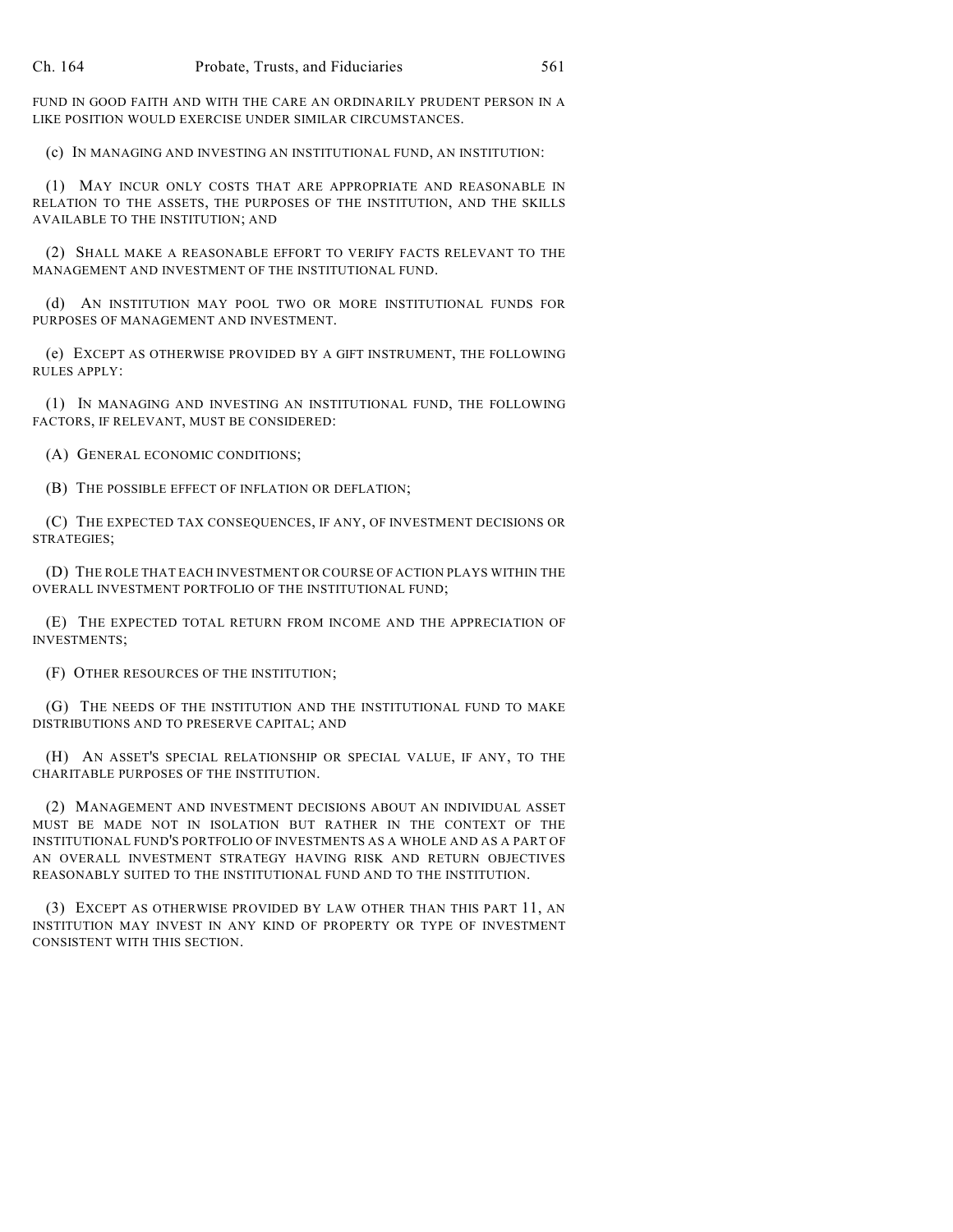(4) AN INSTITUTION SHALL DIVERSIFY THE INVESTMENTS OF AN INSTITUTIONAL FUND UNLESS THE INSTITUTION REASONABLY DETERMINES THAT, BECAUSE OF SPECIAL CIRCUMSTANCES, THE PURPOSES OF THE INSTITUTIONAL FUND ARE BETTER SERVED WITHOUT DIVERSIFICATION.

(5) WITHIN A REASONABLE TIME AFTER RECEIVING PROPERTY, AN INSTITUTION SHALL MAKE AND CARRY OUT DECISIONS CONCERNING THE RETENTION OR DISPOSITION OF THE PROPERTY OR TO REBALANCE A PORTFOLIO, IN ORDER TO BRING THE INSTITUTIONAL FUND INTO COMPLIANCE WITH THE PURPOSES, TERMS, AND DISTRIBUTION REQUIREMENTS OF THE INSTITUTION AS NECESSARY TO MEET OTHER CIRCUMSTANCES OF THE INSTITUTION AND THE REQUIREMENTS OF THIS PART 11.

(6) A PERSON THAT HAS SPECIAL SKILLS OR EXPERTISE, OR IS SELECTED IN RELIANCE UPON THE PERSON'S REPRESENTATION THAT THE PERSON HAS SPECIAL SKILLS OR EXPERTISE, HAS A DUTY TO USE THOSE SKILLS OR THAT EXPERTISE IN MANAGING AND INVESTING INSTITUTIONAL FUNDS.

**15-1-1104. Appropriation for expenditure of accumulation of endowment fund - rules of construction.** (a) SUBJECT TO THE INTENT OF A DONOR EXPRESSED IN THE GIFT INSTRUMENT, AN INSTITUTION MAY APPROPRIATE FOR EXPENDITURE OR ACCUMULATE SO MUCH OF AN ENDOWMENT FUND AS THE INSTITUTION DETERMINES IS PRUDENT FOR THE USES, BENEFITS, PURPOSES, AND DURATION FOR WHICH THE ENDOWMENT FUND IS ESTABLISHED. UNLESS STATED OTHERWISE IN THE GIFT INSTRUMENT, THE ASSETS IN AN ENDOWMENT FUND ARE DONOR-RESTRICTED ASSETS UNTIL APPROPRIATED FOR EXPENDITURE BY THE INSTITUTION. IN MAKING A DETERMINATION TO APPROPRIATE OR ACCUMULATE, THE INSTITUTION SHALL ACT IN GOOD FAITH, WITH THE CARE THAT AN ORDINARILY PRUDENT PERSON IN A LIKE POSITION WOULD EXERCISE UNDER SIMILAR CIRCUMSTANCES, AND SHALL CONSIDER, IF RELEVANT, THE FOLLOWING FACTORS:

(1) THE DURATION AND PRESERVATION OF THE ENDOWMENT FUND;

(2) THE PURPOSES OF THE INSTITUTION AND THE ENDOWMENT FUND;

(3) GENERAL ECONOMIC CONDITIONS;

(4) THE POSSIBLE EFFECT OF INFLATION OR DEFLATION;

(5) THE EXPECTED TOTAL RETURN FROM INCOME AND THE APPRECIATION OF INVESTMENTS;

(6) OTHER RESOURCES OF THE INSTITUTION; AND

(7) THE INVESTMENT POLICY OF THE INSTITUTION.

(b) TO LIMIT THE AUTHORITY TO APPROPRIATE FOR EXPENDITURE OR ACCUMULATE UNDER SUBSECTION (a) OF THIS SECTION, A GIFT INSTRUMENT MUST SPECIFICALLY STATE THE LIMITATION.

(c) TERMS IN A GIFT INSTRUMENT DESIGNATING A GIFT AS AN ENDOWMENT, OR A DIRECTION OR AUTHORIZATION IN THE GIFT INSTRUMENT TO USE ONLY "INCOME",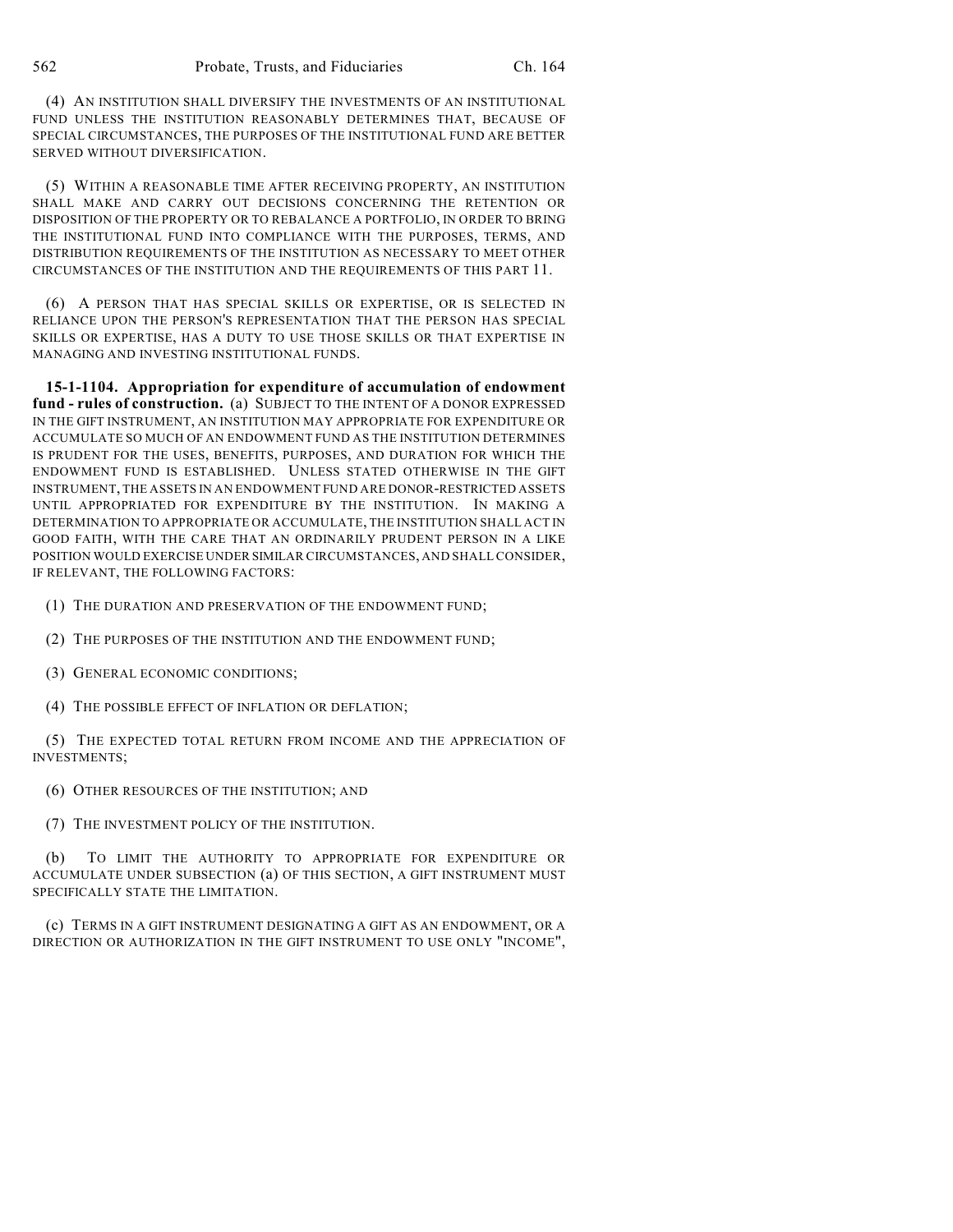"INTEREST", "DIVIDENDS", OR "RENTS, ISSUES, OR PROFITS", OR "TO PRESERVE THE PRINCIPAL INTACT", OR WORDS OF SIMILAR IMPORT:

(1) CREATE AN ENDOWMENT FUND OF PERMANENT DURATION UNLESS OTHER LANGUAGE IN THE GIFT INSTRUMENT LIMITS THE DURATION OR PURPOSE OF THE ENDOWMENT FUND; AND

(2) DO NOT OTHERWISE LIMIT THE AUTHORITY TO APPROPRIATE FOR EXPENDITURE OR ACCUMULATE UNDER SUBSECTION (a) OF THIS SECTION.

**15-1-1105. Delegation of management and investment functions.** (a) SUBJECT TO ANY SPECIFIC LIMITATION SET FORTH IN A GIFT INSTRUMENT OR IN LAW OTHER THAN THIS PART 11, AN INSTITUTION MAY DELEGATE TO AN EXTERNAL AGENT THE MANAGEMENT AND INVESTMENT OF AN INSTITUTIONAL FUND TO THE EXTENT THAT AN INSTITUTION COULD PRUDENTLY DELEGATE UNDER THE CIRCUMSTANCES. AN INSTITUTION SHALL ACT IN GOOD FAITH, WITH THE CARE THAT AN ORDINARILY PRUDENT PERSON IN A LIKE POSITION WOULD EXERCISE UNDER SIMILAR CIRCUMSTANCES, IN:

(1) SELECTING AN AGENT;

(2) ESTABLISHING THE SCOPE AND TERMS OF THE DELEGATION, CONSISTENT WITH THE PURPOSES OF THE INSTITUTION AND THE INSTITUTIONAL FUND; AND

(3) PERIODICALLY REVIEWING THE AGENT'S ACTIONS IN ORDER TO MONITOR THE AGENT'S PERFORMANCE AND COMPLIANCE WITH THE SCOPE AND TERMS OF THE DELEGATION.

(b) IN PERFORMING A DELEGATED FUNCTION, AN AGENT OWES A DUTY TO THE INSTITUTION TO EXERCISE REASONABLE CARE TO COMPLY WITH THE SCOPE AND TERMS OF THE DELEGATION.

(c) AN INSTITUTION THAT COMPLIES WITH SUBSECTION (a) OF THIS SECTION IS NOT LIABLE FOR THE DECISIONS OR ACTIONS OF AN AGENT TO WHICH THE FUNCTION WAS DELEGATED.

(d) BY ACCEPTING DELEGATION OF A MANAGEMENT OR INVESTMENT FUNCTION FROM AN INSTITUTION THAT IS SUBJECT TO THE LAWS OF THIS STATE, AN AGENT SUBMITS TO THE JURISDICTION OF THE COURTS OF THIS STATE IN ALL PROCEEDINGS ARISING FROM OR RELATED TO THE DELEGATION OR THE PERFORMANCE OF THE DELEGATED FUNCTION.

(e) AN INSTITUTION MAY DELEGATE MANAGEMENT AND INVESTMENT FUNCTIONS TO ITS COMMITTEES, OFFICERS, OR EMPLOYEES AS AUTHORIZED BY LAW OF THIS STATE OTHER THAN THIS PART 11.

**15-1-1106. Release or modification of restrictions on management, investment, or purpose.** (a) IF THE DONOR CONSENTS IN A RECORD, AN INSTITUTION MAY RELEASE OR MODIFY, IN WHOLE OR IN PART, A RESTRICTION CONTAINED IN A GIFT INSTRUMENT ON THE MANAGEMENT, INVESTMENT, OR PURPOSE OF AN INSTITUTIONAL FUND. A RELEASE OR MODIFICATION MAY NOT ALLOW AN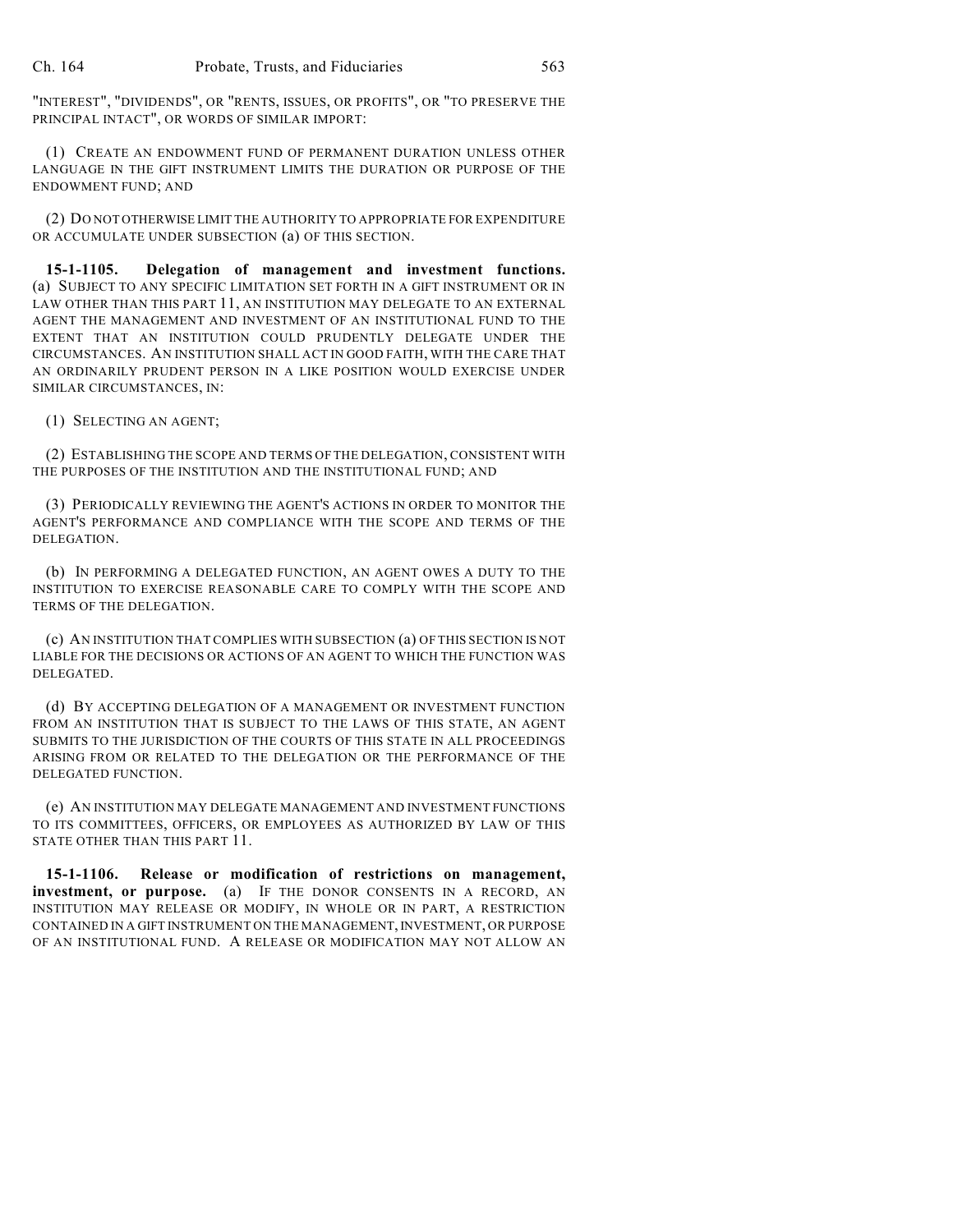INSTITUTIONAL FUND TO BE USED FOR A PURPOSE OTHER THAN A CHARITABLE PURPOSE OF THE INSTITUTION.

(b) THE COURT, UPON APPLICATION OF AN INSTITUTION, MAY MODIFY A RESTRICTION CONTAINED IN A GIFT INSTRUMENT REGARDING THE MANAGEMENT OR INVESTMENT OF AN INSTITUTIONAL FUND IF THE RESTRICTION HAS BECOME IMPRACTICABLE OR WASTEFUL, IF IT IMPAIRS THE MANAGEMENT OR INVESTMENT OF THE INSTITUTIONAL FUND, OR IF, BECAUSE OF CIRCUMSTANCES NOT ANTICIPATED BY THE DONOR, A MODIFICATION OF A RESTRICTION WILL FURTHER THE PURPOSES OF THE INSTITUTIONAL FUND. THE INSTITUTION SHALL NOTIFY THE ATTORNEY GENERAL OF THE APPLICATION, AND THE ATTORNEY GENERAL MUST BE GIVEN AN OPPORTUNITY TO BE HEARD. TO THE EXTENT PRACTICABLE, ANY MODIFICATION MUST BE MADE IN ACCORDANCE WITH THE DONOR'S PROBABLE INTENTION.

(c) IF A PARTICULAR CHARITABLE PURPOSE OR A RESTRICTION CONTAINED IN A GIFT INSTRUMENT ON THE USE OF AN INSTITUTIONAL FUND BECOMES UNLAWFUL, IMPRACTICABLE, IMPOSSIBLE TO ACHIEVE, OR WASTEFUL, THE COURT, UPON APPLICATION OF AN INSTITUTION, MAY MODIFY THE PURPOSE OF THE INSTITUTIONAL FUND OR THE RESTRICTION ON THE USE OF THE INSTITUTIONAL FUND IN A MANNER CONSISTENT WITH THE CHARITABLE PURPOSES EXPRESSED IN THE GIFT INSTRUMENT. THE INSTITUTION SHALL NOTIFY THE ATTORNEY GENERAL OF THE APPLICATION, AND THE ATTORNEY GENERAL MUST BE GIVEN AN OPPORTUNITY TO BE HEARD.

(d) IF AN INSTITUTION DETERMINES THAT A RESTRICTION CONTAINED IN A GIFT INSTRUMENT ON THE MANAGEMENT, INVESTMENT, OR PURPOSE OF AN INSTITUTIONAL FUND IS UNLAWFUL, IMPRACTICABLE, IMPOSSIBLE TO ACHIEVE, OR WASTEFUL, THE INSTITUTION, SIXTY DAYS AFTER NOTIFICATION TO THE ATTORNEY GENERAL, MAY RELEASE OR MODIFY THE RESTRICTION, IN WHOLE OR PART, IF:

(1) THE INSTITUTIONAL FUND, SUBJECT TO THE RESTRICTION, HAS A TOTAL VALUE OF LESS THAN ONE HUNDRED THOUSAND DOLLARS; EXCEPT THAT THE DOLLAR LIMIT ESTABLISHED IN THIS PARAGRAPH (1) SHALL BE ADJUSTED FOR INFLATION IN ACCORDANCE WITH THE ANNUAL PERCENTAGE CHANGE IN THE UNITED STATES DEPARTMENT OF LABOR, BUREAU OF LABOR STATISTICS, CONSUMER PRICE INDEX FOR DENVER-BOULDER-GREELEY, ALL ITEMS, ALL URBAN CONSUMERS, OR ITS SUCCESSOR INDEX. ON OR BEFORE JANUARY 1, 2010, AND EACH EVEN-NUMBERED YEAR THEREAFTER, THE ATTORNEY GENERAL SHALL CALCULATE THE ADJUSTED DOLLAR AMOUNT FOR THE NEXT TWO-YEAR CYCLE USING INFLATION FOR THE PRIOR TWO CALENDAR YEARS AS OF THE DATE OF THE CALCULATION. THE ADJUSTED EXEMPTION SHALL BE ROUNDED UPWARD TO THE NEAREST ONE HUNDRED DOLLAR INCREMENT. THE ATTORNEY GENERAL SHALL CERTIFY THE AMOUNT OF THE ADJUSTMENT FOR THE NEXT TWO-YEAR CYCLE AND SHALL PUBLISH THE AMOUNT ON THE ATTORNEY GENERAL'S WEB SITE.

(2) MORE THAN TWENTY YEARS HAVE ELAPSED SINCE THE INSTITUTIONAL FUND WAS ESTABLISHED; AND

(3) THE INSTITUTION USES THE PROPERTY IN A MANNER CONSISTENT WITH THE CHARITABLE PURPOSES EXPRESSED IN THE GIFT INSTRUMENT.

**15-1-1107. Reviewing compliance.** COMPLIANCE WITH THIS PART 11 IS